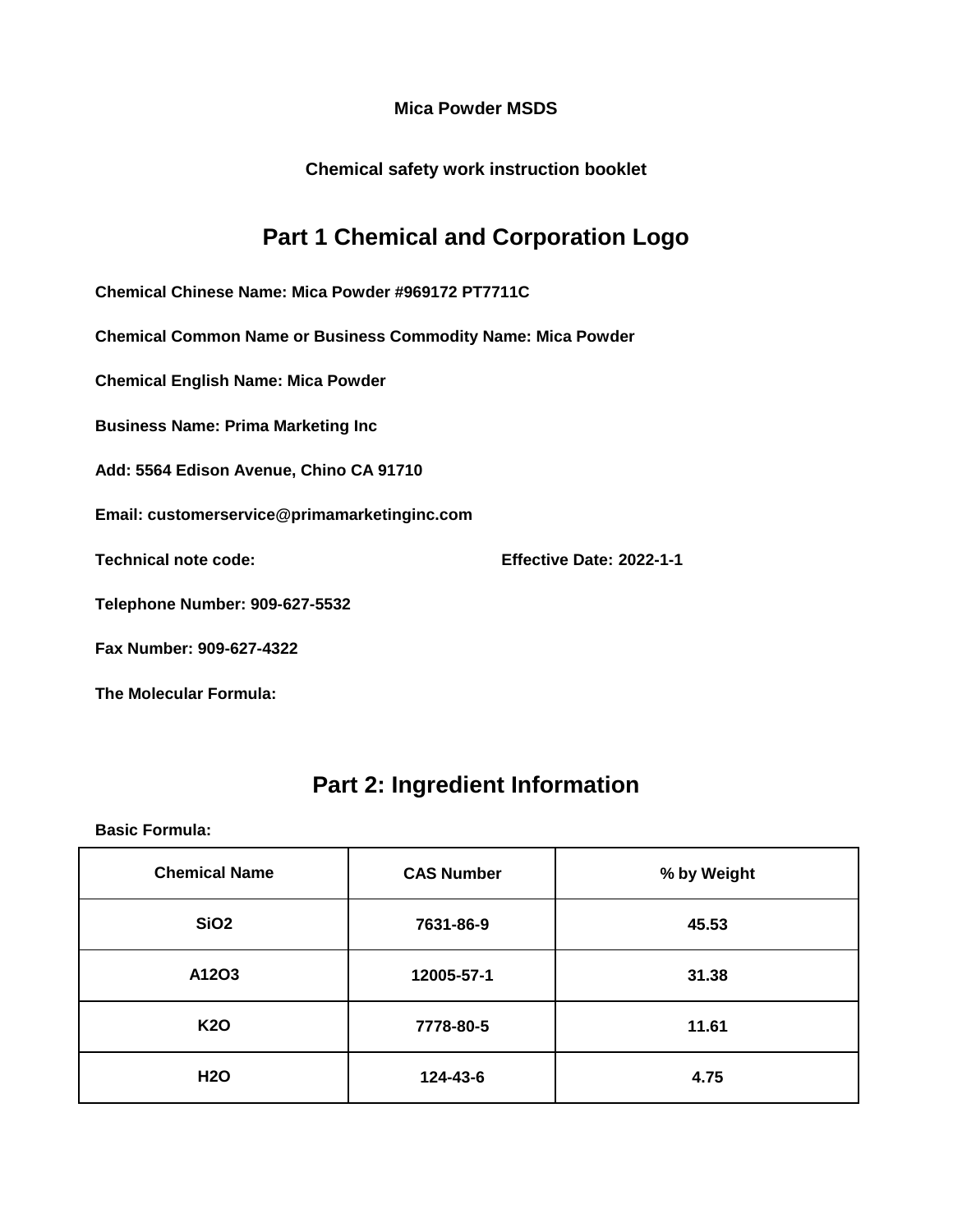| <b>Fe2O3</b> | 1309-37-1 | 4.64 |
|--------------|-----------|------|
| CaO          | 119-47-1  | 0.36 |
| <b>MgO</b>   | 1309-48-4 | 0.63 |
| <b>Na2O</b>  | 1313-59-3 | 0.62 |

| <b>Chemical Name</b> | <b>CAS Number</b> | % by Weight |
|----------------------|-------------------|-------------|
| titanium dioxide     | 13463-67-7        | 0.48        |

# **Part 3: Dangerous Material Outline**

**Risky Category:-**

**Invading Way: Eating** 

**Heath Hazards: No health harm.**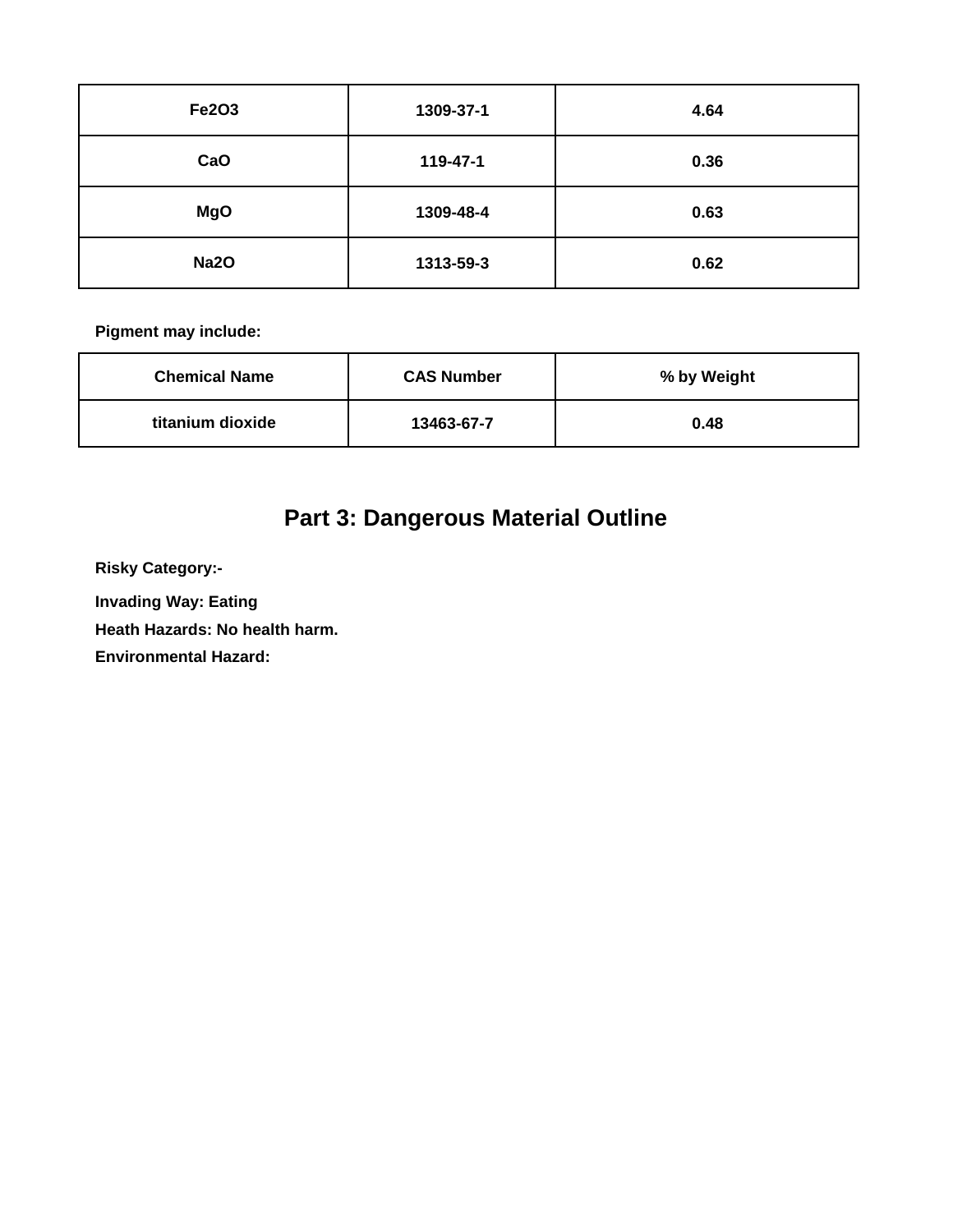**Chemical safety work instruction booklet**

## **Part 1 Chemical and Corporation Logo**

**Chemical Chinese Name: Mica Powder #969172 PT5767C**

**Chemical Common Name or Business Commodity Name: Mica Powder**

**Chemical English Name: Mica Powder**

**Business Name: Prima Marketing Inc**

**Add: 5564 Edison Avenue, Chino CA 91710**

**Email: customerservice@primamarketinginc.com**

**Technical note code: Effective Date: 2022-1-1**

**Telephone Number: 909-627-5532**

**Fax Number: 909-627-4322**

**The Molecular Formula:**

### **Part 2: Ingredient Information**

| <b>Chemical Name</b> | <b>CAS Number</b> | % by Weight |
|----------------------|-------------------|-------------|
| <b>SiO2</b>          | 7631-86-9         | 45.61       |
| A12O3                | 12005-57-1        | 31.38       |
| <b>K20</b>           | 7778-80-5         | 11.57       |
| <b>H2O</b>           | 124-43-6          | 4.75        |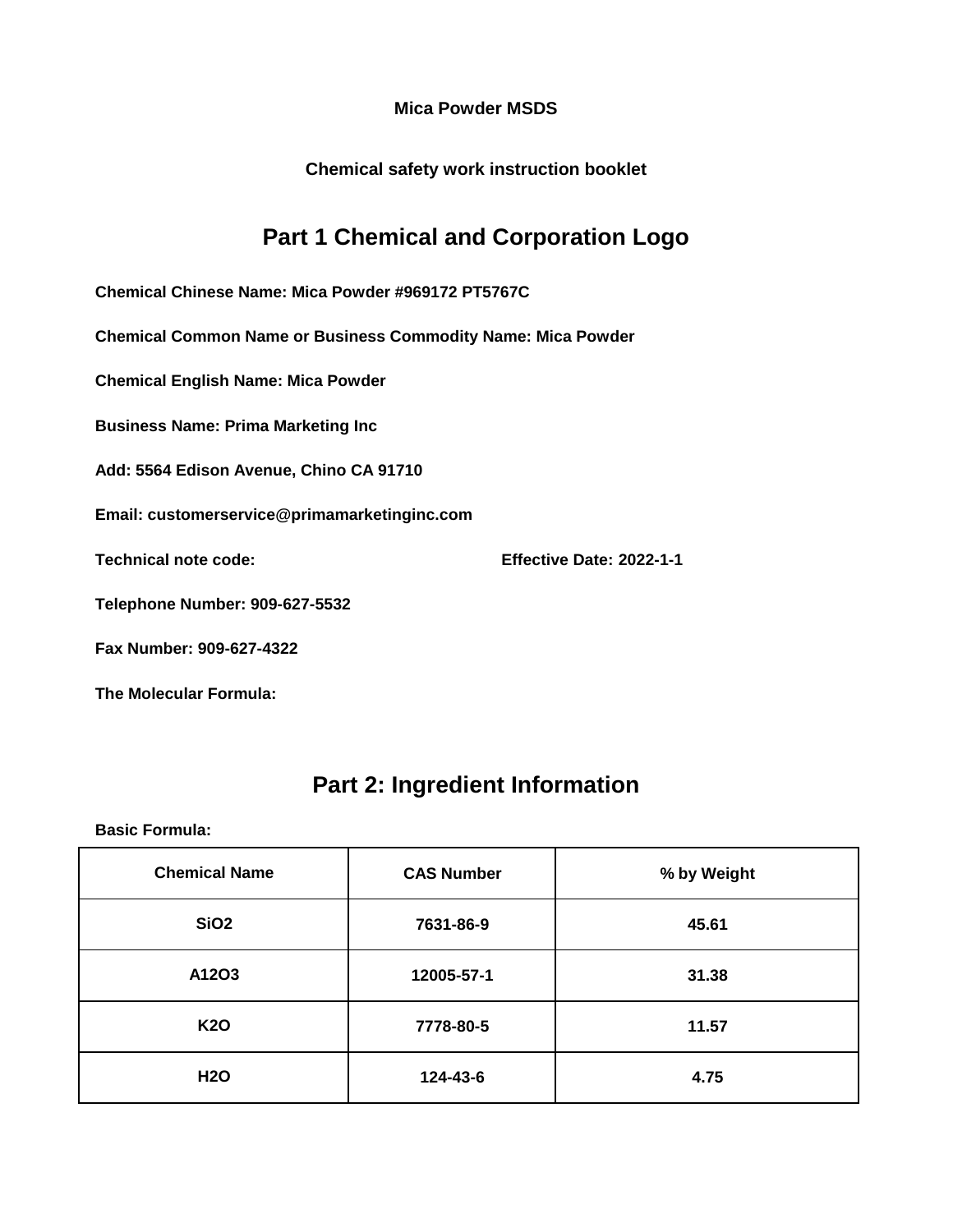| Fe2O3       | 1309-37-1 | 4.58 |
|-------------|-----------|------|
| CaO         | 119-47-1  | 0.35 |
| <b>MgO</b>  | 1309-48-4 | 0.63 |
| <b>Na2O</b> | 1313-59-3 | 0.61 |

| <b>Chemical Name</b> | <b>CAS Number</b> | % by Weight |
|----------------------|-------------------|-------------|
| titanium dioxide     | 13463-67-7        | 0.52        |

# **Part 3: Dangerous Material Outline**

**Risky Category:-**

**Invading Way: Eating** 

**Heath Hazards: No health harm.**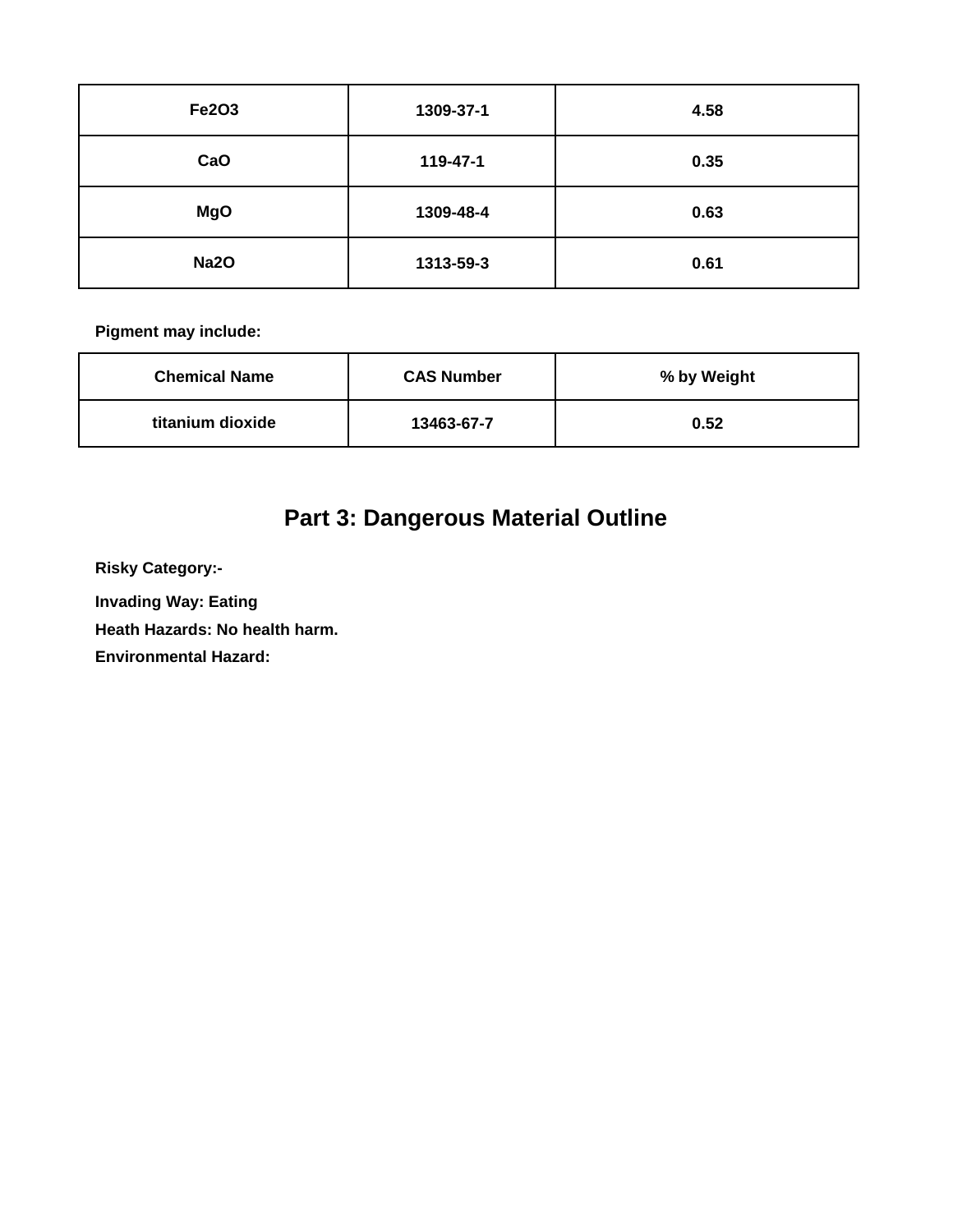**Chemical safety work instruction booklet**

## **Part 1 Chemical and Corporation Logo**

**Chemical Chinese Name: Mica Powder #969172 PT5545C**

**Chemical Common Name or Business Commodity Name: Mica Powder**

**Chemical English Name: Mica Powder**

**Business Name: Prima Marketing Inc**

**Add: 5564 Edison Avenue, Chino CA 91710**

**Email: customerservice@primamarketinginc.com**

**Technical note code: Effective Date: 2022-1-1**

**Telephone Number: 909-627-5532**

**Fax Number: 909-627-4322**

**The Molecular Formula:**

### **Part 2: Ingredient Information**

| <b>Chemical Name</b> | <b>CAS Number</b> | % by Weight |
|----------------------|-------------------|-------------|
| <b>SiO2</b>          | 7631-86-9         | 45.52       |
| A12O3                | 12005-57-1        | 31.38       |
| <b>K20</b>           | 7778-80-5         | 11.61       |
| <b>H2O</b>           | 124-43-6          | 4.75        |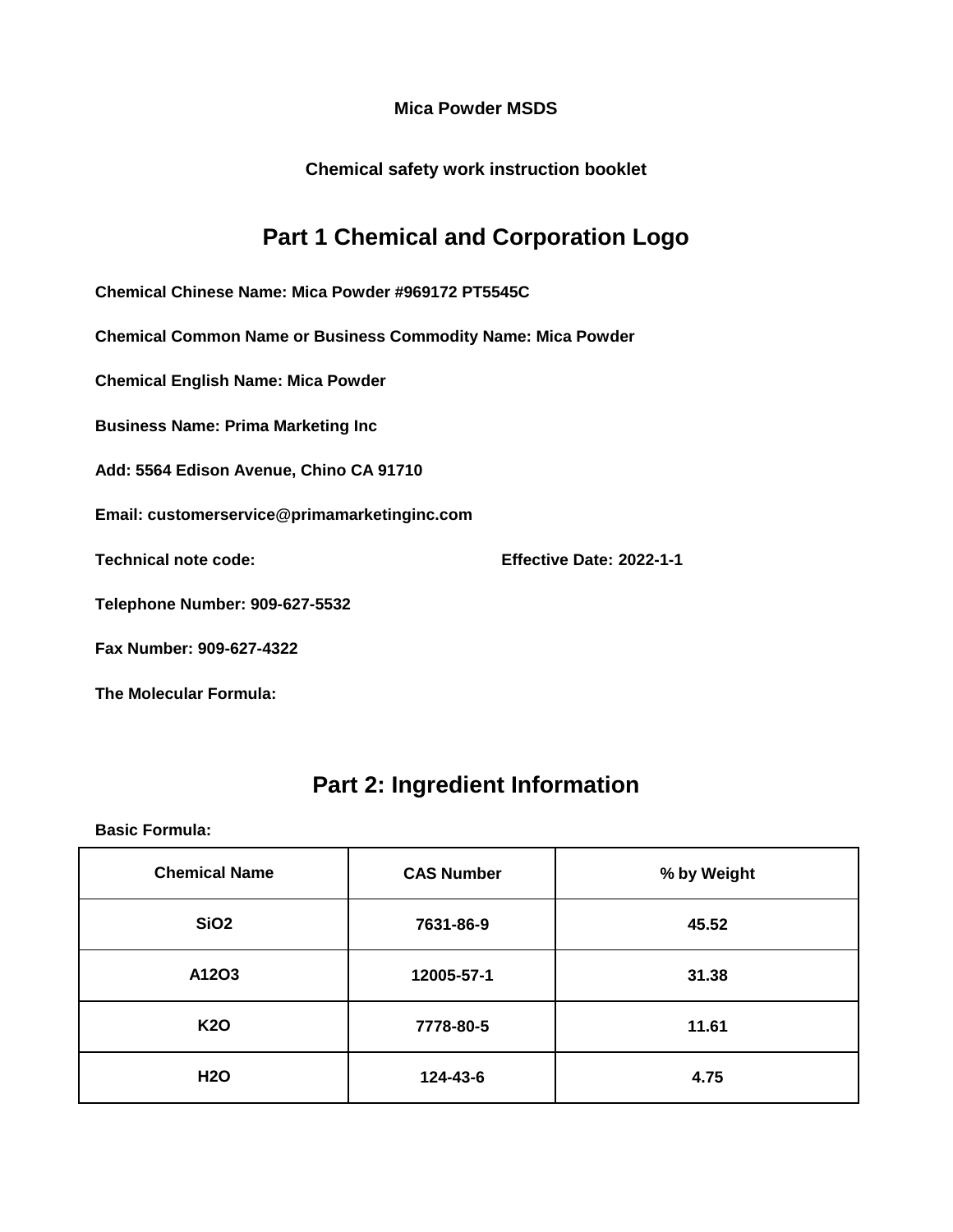| <b>Fe2O3</b> | 1309-37-1 | 4.58 |
|--------------|-----------|------|
| CaO          | 119-47-1  | 0.35 |
| <b>MgO</b>   | 1309-48-4 | 0.63 |
| <b>Na2O</b>  | 1313-59-3 | 0.62 |

| <b>Chemical Name</b> | <b>CAS Number</b> | % by Weight |
|----------------------|-------------------|-------------|
| titanium dioxide     | 13463-67-7        | 0.56        |

# **Part 3: Dangerous Material Outline**

**Risky Category:-**

**Invading Way: Eating** 

**Heath Hazards: No health harm.**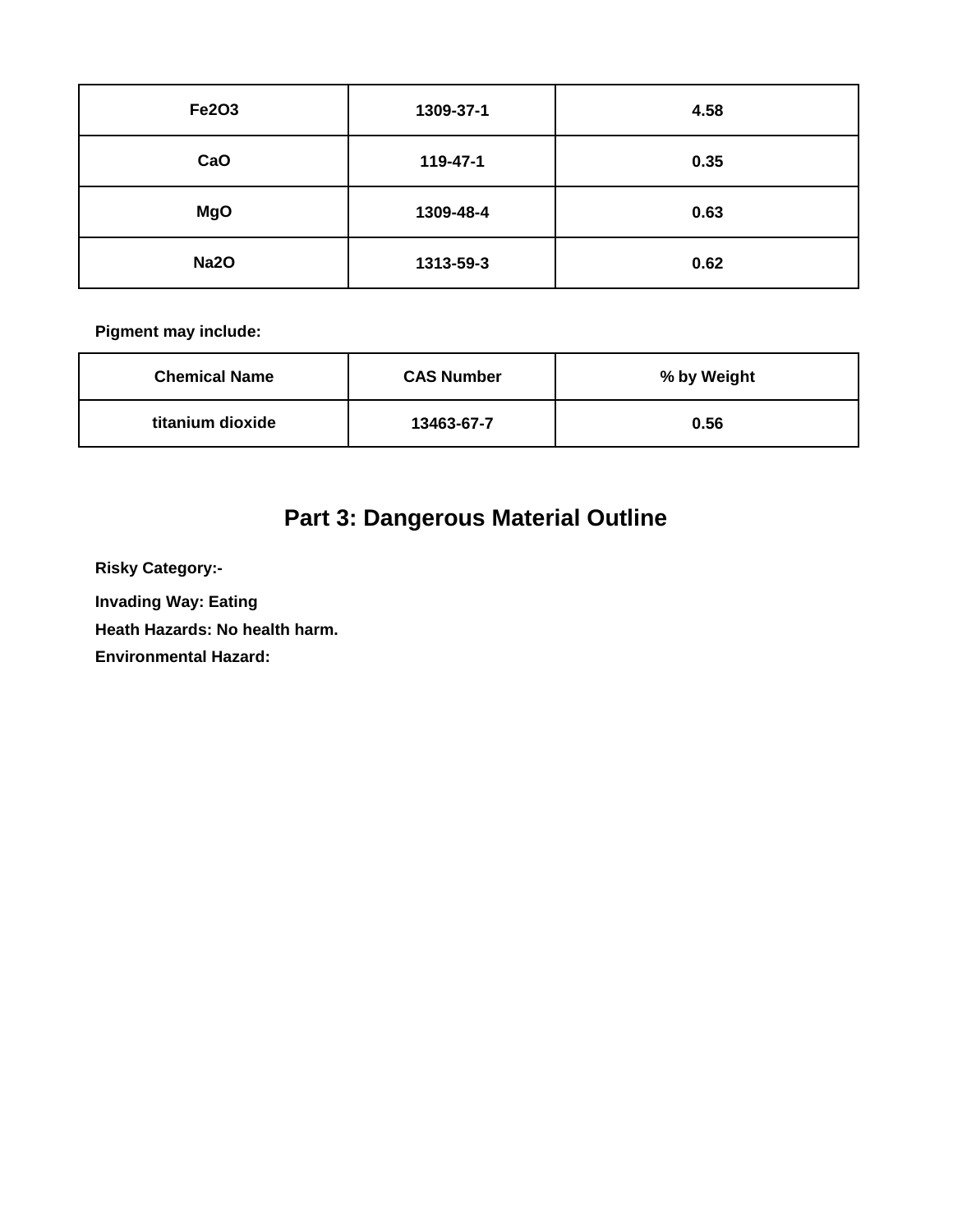**Chemical safety work instruction booklet**

### **Part 1 Chemical and Corporation Logo**

**Chemical Chinese Name: Mica Powder #969172 PT470C**

**Chemical Common Name or Business Commodity Name: Mica Powder**

**Chemical English Name: Mica Powder**

**Business Name: Prima Marketing Inc**

**Add: 5564 Edison Avenue, Chino CA 91710**

**Email: customerservice@primamarketinginc.com**

**Technical note code: Effective Date: 2022-1-1**

**Telephone Number: 909-627-5532**

**Fax Number: 909-627-4322**

**The Molecular Formula:**

#### **Part 2: Ingredient Information**

| <b>Chemical Name</b> | <b>CAS Number</b> | % by Weight |
|----------------------|-------------------|-------------|
| SiO <sub>2</sub>     | 7631-86-9         | 45.88       |
| A12O3                | 12005-57-1        | 31.35       |
| <b>K20</b>           | 7778-80-5         | 11.57       |
| <b>H2O</b>           | 124-43-6          | 4.73        |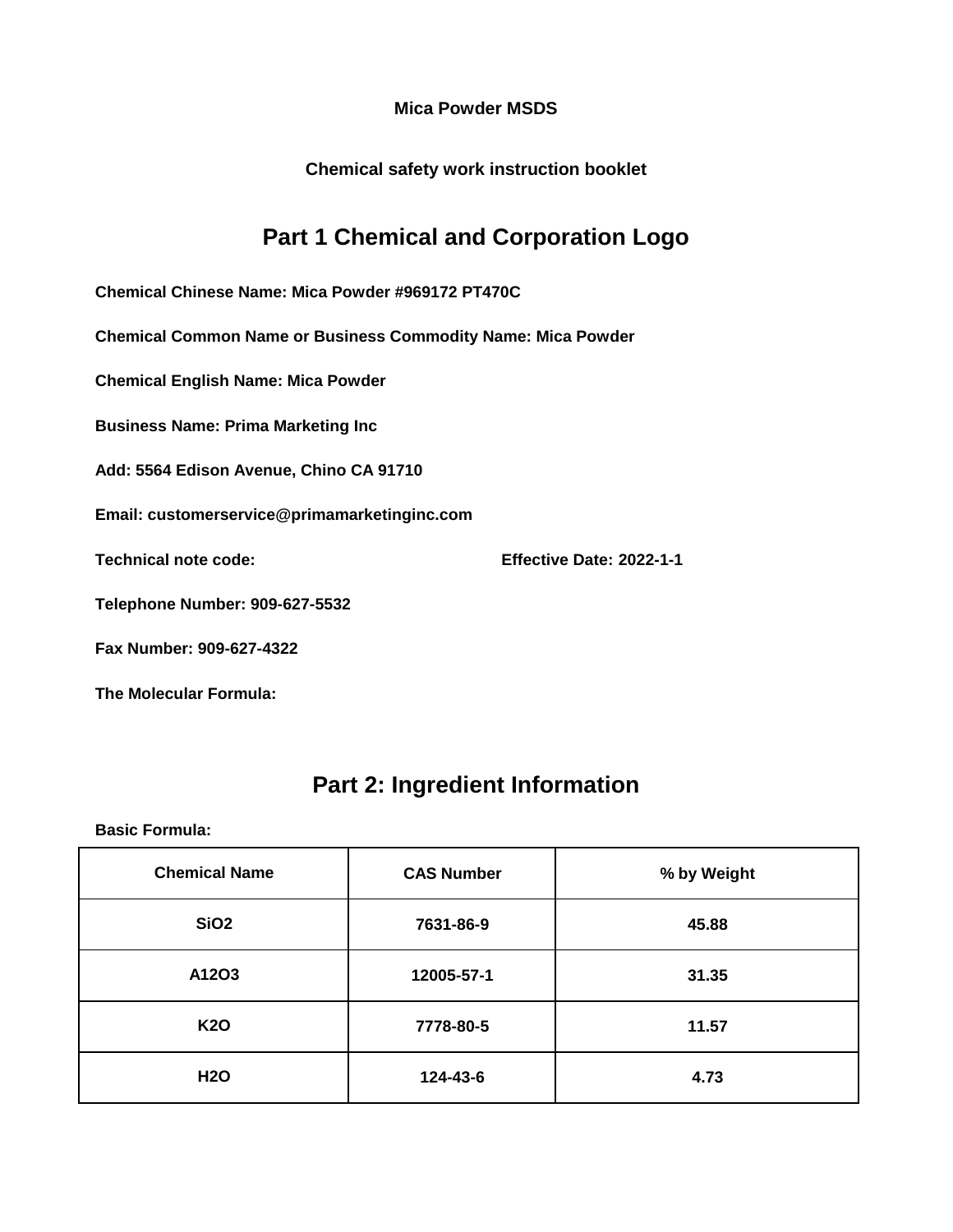| <b>Fe2O3</b> | 1309-37-1 | 4.52 |
|--------------|-----------|------|
| CaO          | 119-47-1  | 0.34 |
| <b>MgO</b>   | 1309-48-4 | 0.62 |
| <b>Na2O</b>  | 1313-59-3 | 0.61 |

| <b>Chemical Name</b> | <b>CAS Number</b> | % by Weight |
|----------------------|-------------------|-------------|
| titanium dioxide     | 13463-67-7        | 0.38        |

# **Part 3: Dangerous Material Outline**

**Risky Category:-**

**Invading Way: Eating** 

**Heath Hazards: No health harm.**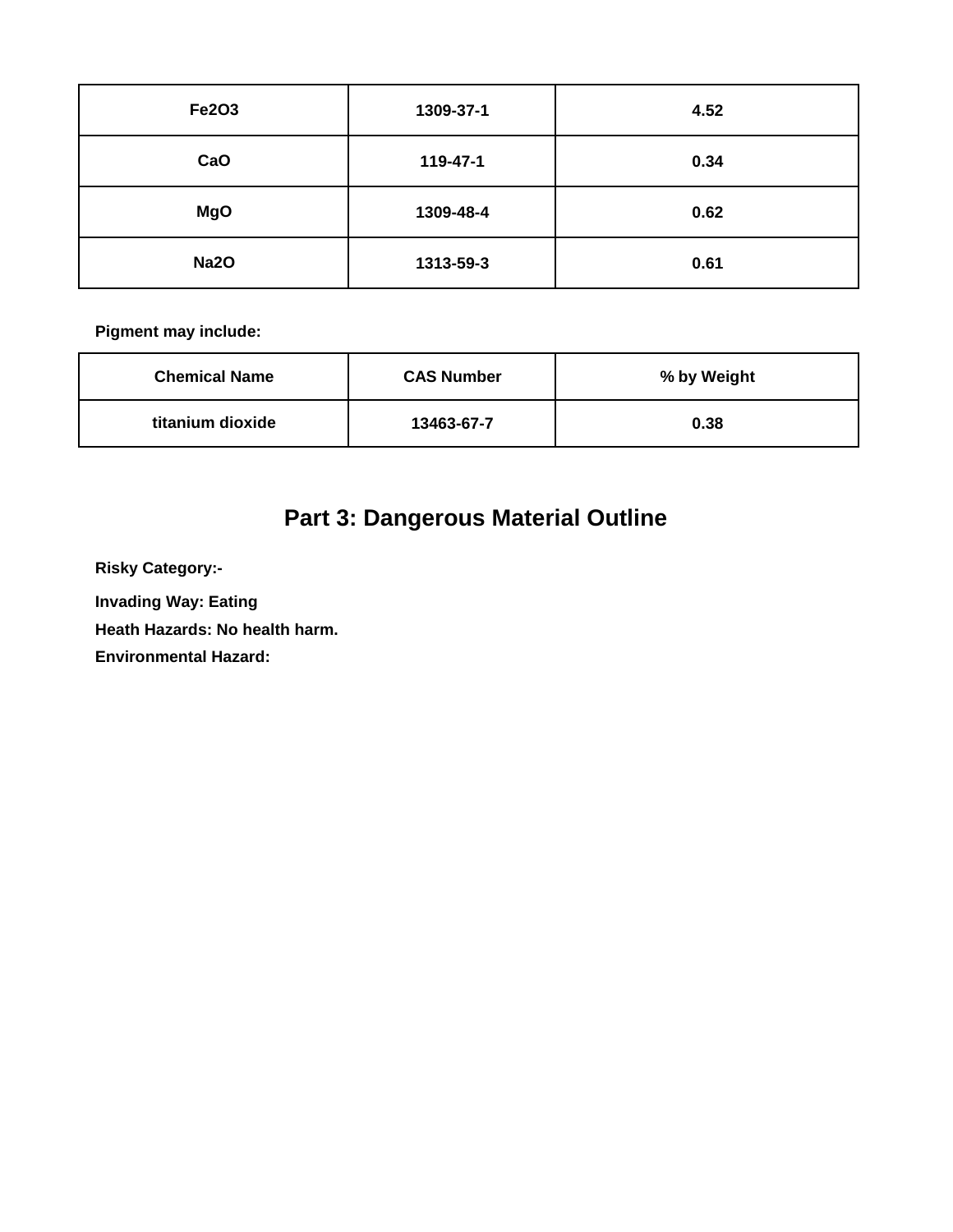**Chemical safety work instruction booklet**

### **Part 1 Chemical and Corporation Logo**

**Chemical Chinese Name: Mica Powder #969172 PT7565C**

**Chemical Common Name or Business Commodity Name: Mica Powder**

**Chemical English Name: Mica Powder**

**Business Name: Prima Marketing Inc**

**Add: 5564 Edison Avenue, Chino CA 91710**

**Email: customerservice@primamarketinginc.com**

**Technical note code: Effective Date: 2022-1-1**

**Telephone Number: 909-627-5532**

**Fax Number: 909-627-4322**

**The Molecular Formula:**

#### **Part 2: Ingredient Information**

| <b>Chemical Name</b> | <b>CAS Number</b> | % by Weight |
|----------------------|-------------------|-------------|
| <b>SiO2</b>          | 7631-86-9         | 45.84       |
| A12O3                | 12005-57-1        | 31.36       |
| <b>K20</b>           | 7778-80-5         | 11.57       |
| <b>H2O</b>           | 124-43-6          | 4.74        |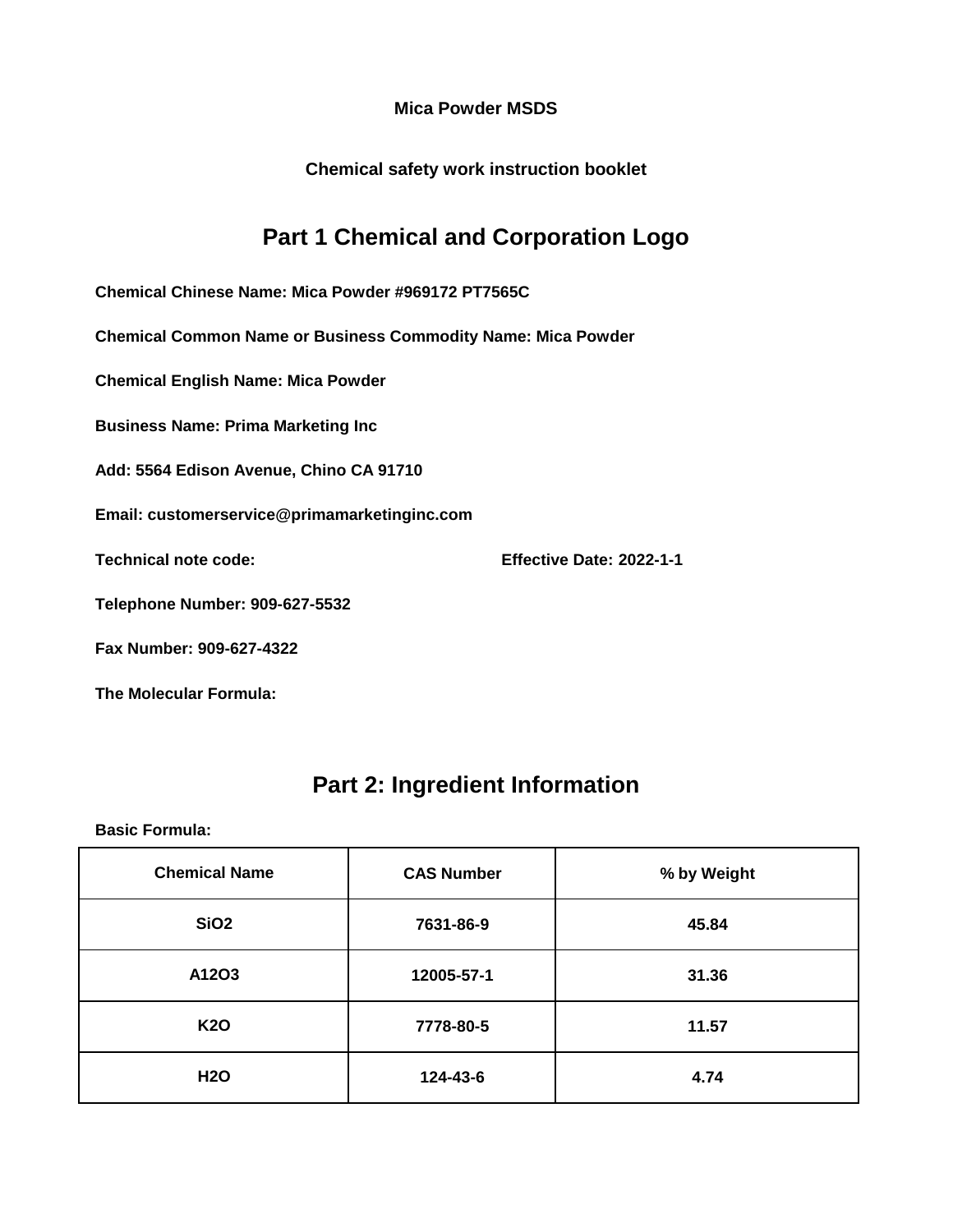| <b>Fe2O3</b> | 1309-37-1 | 4.56 |
|--------------|-----------|------|
| CaO          | 119-47-1  | 0.34 |
| <b>MgO</b>   | 1309-48-4 | 0.62 |
| <b>Na2O</b>  | 1313-59-3 | 0.61 |

| <b>Chemical Name</b> | <b>CAS Number</b> | % by Weight |
|----------------------|-------------------|-------------|
| titanium dioxide     | 13463-67-7        | 0.36        |

# **Part 3: Dangerous Material Outline**

**Risky Category:-**

**Invading Way: Eating** 

**Heath Hazards: No health harm.**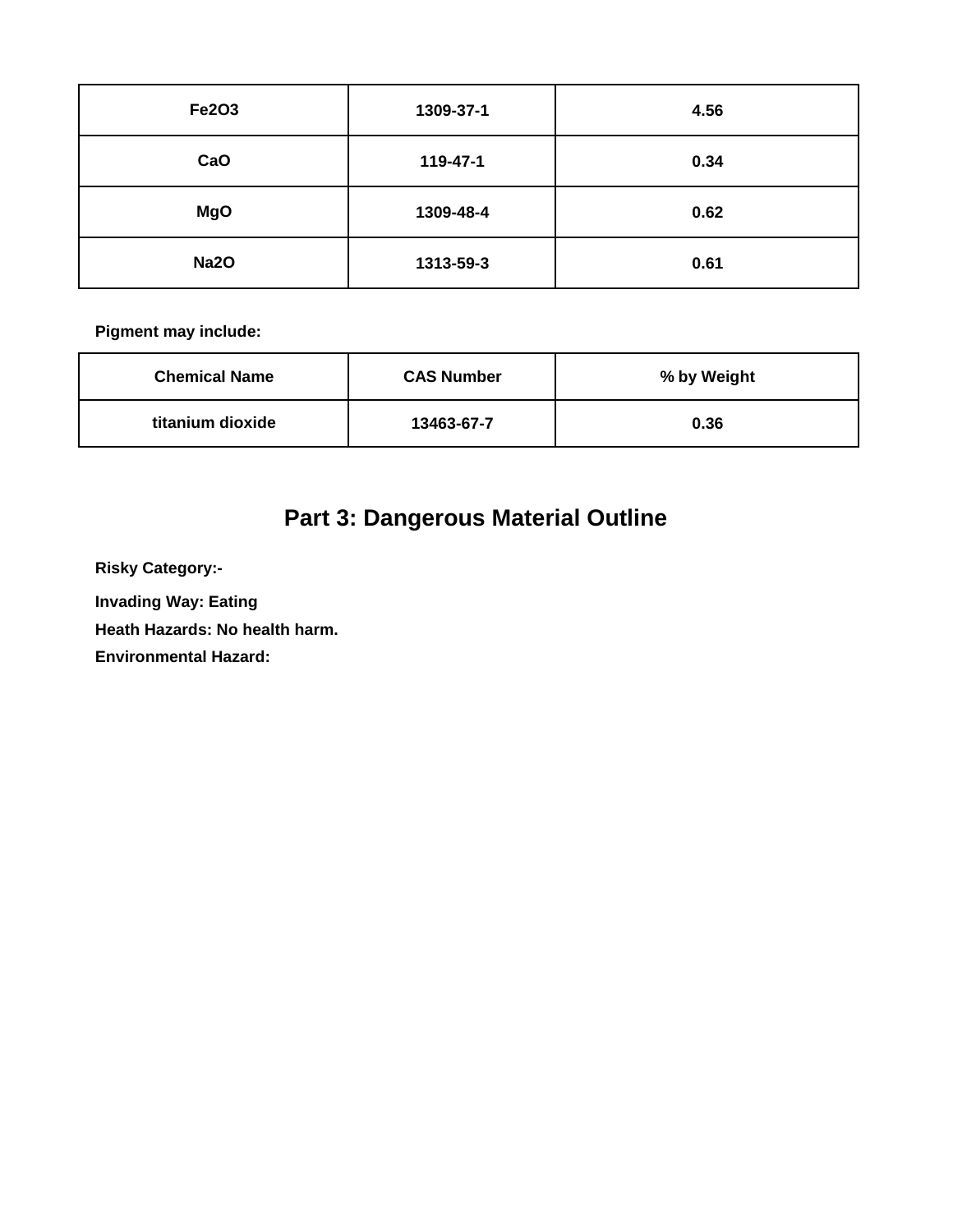**Chemical safety work instruction booklet**

## **Part 1 Chemical and Corporation Logo**

**Chemical Chinese Name: Mica Powder #969172 PT7518C**

**Chemical Common Name or Business Commodity Name: Mica Powder**

**Chemical English Name: Mica Powder**

**Business Name: Prima Marketing Inc**

**Add: 5564 Edison Avenue, Chino CA 91710**

**Email: customerservice@primamarketinginc.com**

**Technical note code: Effective Date: 2022-1-1**

**Telephone Number: 909-627-5532**

**Fax Number: 909-627-4322**

**The Molecular Formula:**

### **Part 2: Ingredient Information**

| <b>Chemical Name</b> | <b>CAS Number</b> | % by Weight |
|----------------------|-------------------|-------------|
| SiO <sub>2</sub>     | 7631-86-9         | 45.92       |
| A12O3                | 12005-57-1        | 31.32       |
| <b>K20</b>           | 7778-80-5         | 11.55       |
| <b>H2O</b>           | 124-43-6          | 4.71        |